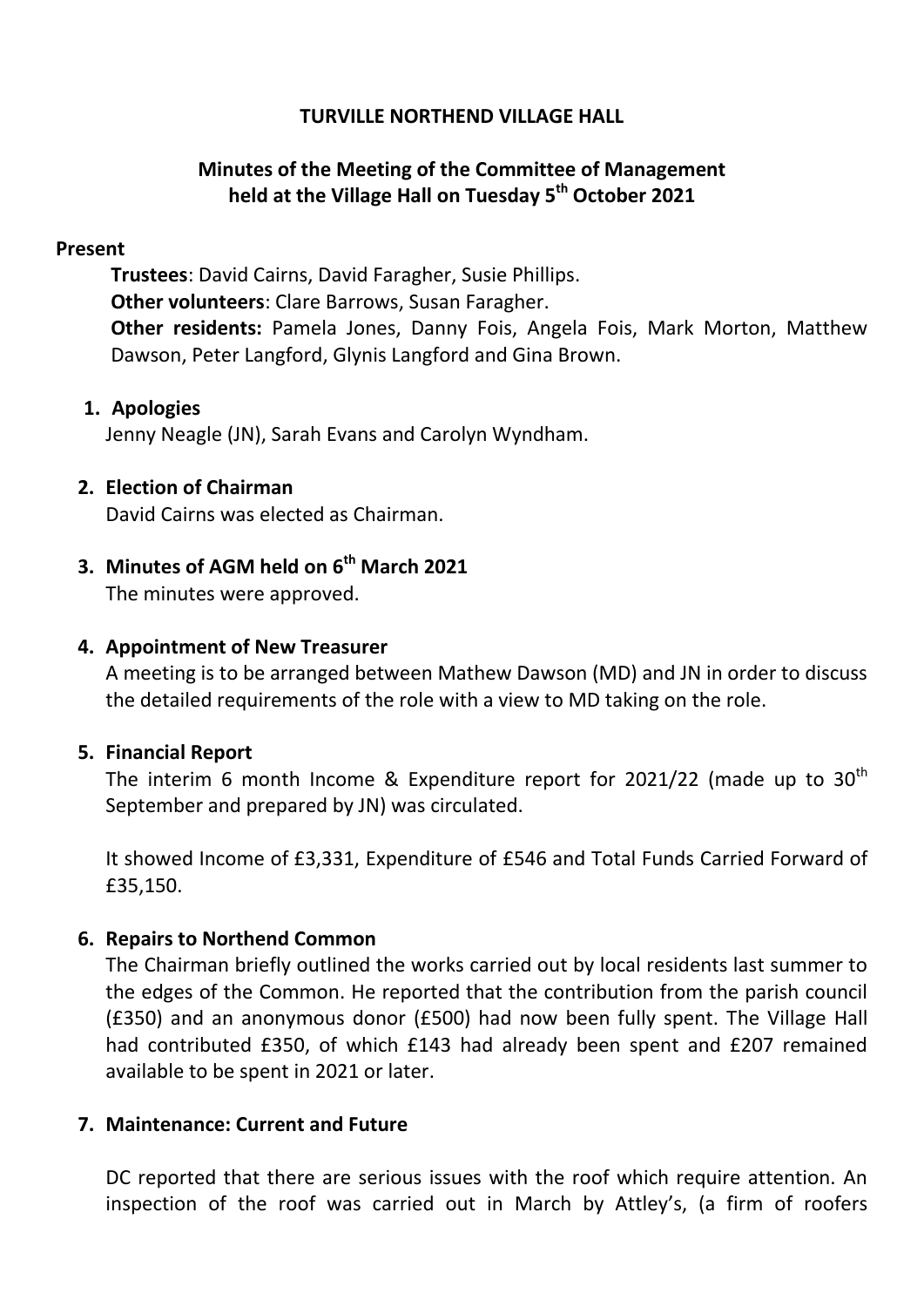recommended by Andy Nichols - a local resident and architect) and a detailed report was produced which identified damp on the flat roof over the toilets in the 1990s extension (as there is no ventilation) and leaks through the bell tower which does not have a damp course, as well as other issues. Repairs are to be carried out by Attley's in the near future and as part of the works they will also be carrying out further investigations of certain matters.

It will also be necessary to carry out some electrical works. The hall passed its 5 yearly electrical inspection but the inspection report contained some recommendations which the hall's insurers have stipulated should be carried out before the next renewal. The Chairman reported that he had also spoken to Kier Harman about using greener electricity for the Hall. He is a resident of Turville Valley who has specific knowledge of the subject. It may be that some options, such as solar power, may not be cost effective.

The floor of the main hall, which has a veneer that is about 60 years old, will also require attention.

#### **8. Bookings and Lettings**

SF, (Joint Booking Manager), reported that bookings resumed in May with the Unitary Council elections on 6th and a Turville Parish Council Meeting on 12th.

The hall was allowed to re-open more widely on 17th May, subject to conditions and table tennis resumed on 20th May, subject to restricted numbers. There were 2 bookings for parties at the end of May, which were to be held outside, one which had to be cancelled because of the bad weather and a "baby shower" which went ahead.

The hall was allowed to fully reopen on the  $19<sup>th</sup>$  July and the Nursery hired the hall, from Friday 23rd July until Friday 27th August, although it had to be closed for part of that time owing to a Covid infection.

A new activity, Hearing Dog puppy training, started on 3rd September. A block booking of 6 Friday mornings was made and it is hoped that this will develop into a regular activity. There was also a Turville parish council meeting on 8th September and a booking from Threshold Sports (on behalf of the BRFA) on 15th September to use the hall as a water/pit stop for a running event.

The annual Rounders match was held in front of the hall last Sunday ( $3<sup>rd</sup>$  October).

Unfortunately, the Pilates and yoga classes have not resumed post lockdown, so currently the only regular bookings are the table tennis club on Thursday evenings and (hopefully) the Hearing Dog puppy training on Friday mornings.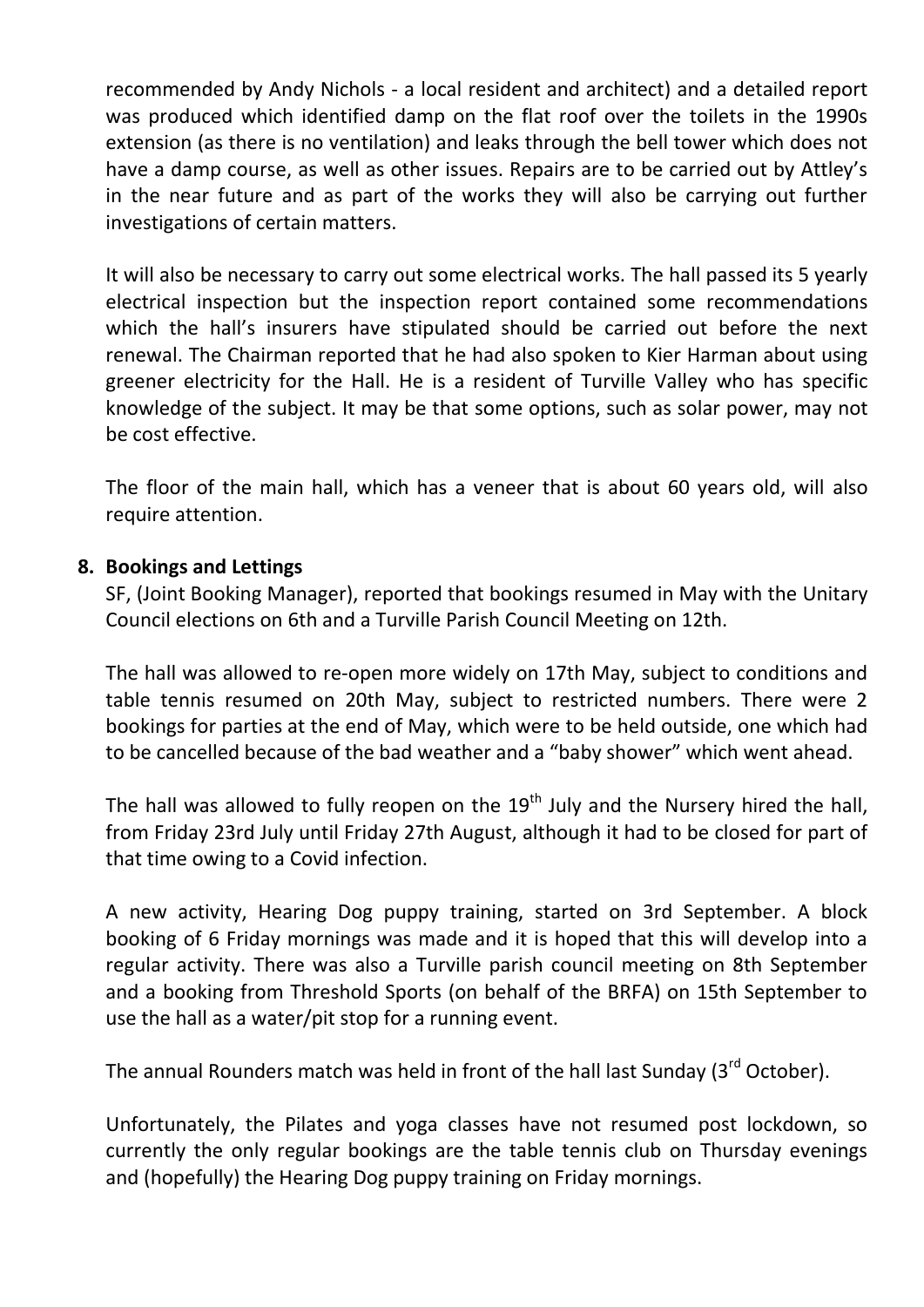Going forward, it is hoped to hold the second Northern Lights pop-up wine bar on Friday 12th November and there is a 70th birthday party booked for a Saturday towards the end of that month.

December promises to be a bit busier with provisional bookings for 2 Christmas workshops, the Village Hall drinks on Sunday 12th, the Turville Nursery Christmas Party on 15th and another birthday party booked for the following weekend.

An ad hoc arrangement has been put in place with Kim Avou to clean the hall as required from time to time (3 times over the summer). The weeds were also strimmed before the Nursery came. The weeds at the front of the hall partly cleared before the rounders match and weedkiller sprayed on the gravelled area at the front of the hall (without much success so far).

T&Cs

The baby shower event in May generated quite a lot of rubbish that wasn't put into the correct bins, which had to be sorted, so the booking conditions have been amended to require hirers to remove all their rubbish after an event. In the future, if any hirer wishes to leave rubbish it will have to be agreed in advance.

## **9. Marketing**

CB reported that :

- The hall's details had been placed on 4 free external search engines and she would like to know how future hirers found out about the hall.
- Details and photographs of the hall had also been registered on 2 film location websites.
- The brochure that she produced and distributed to ramblers groups has not yet produced any results. Occasional reminders have been sent out.
- She had been speaking to Pippa Wels about obtaining a TENS licence for the Northend Lights pop-up wine bar in November.

CB also outlined workshops that are currently under development; Christmas decoration making demonstration, a wreath-making workshop (both with Babylon Designs based just outside Watlington) and furniture up-cycling in January or February. Various pricing options, the provision of refreshments and a contribution from the Village Hall to the printing of fliers were discussed.